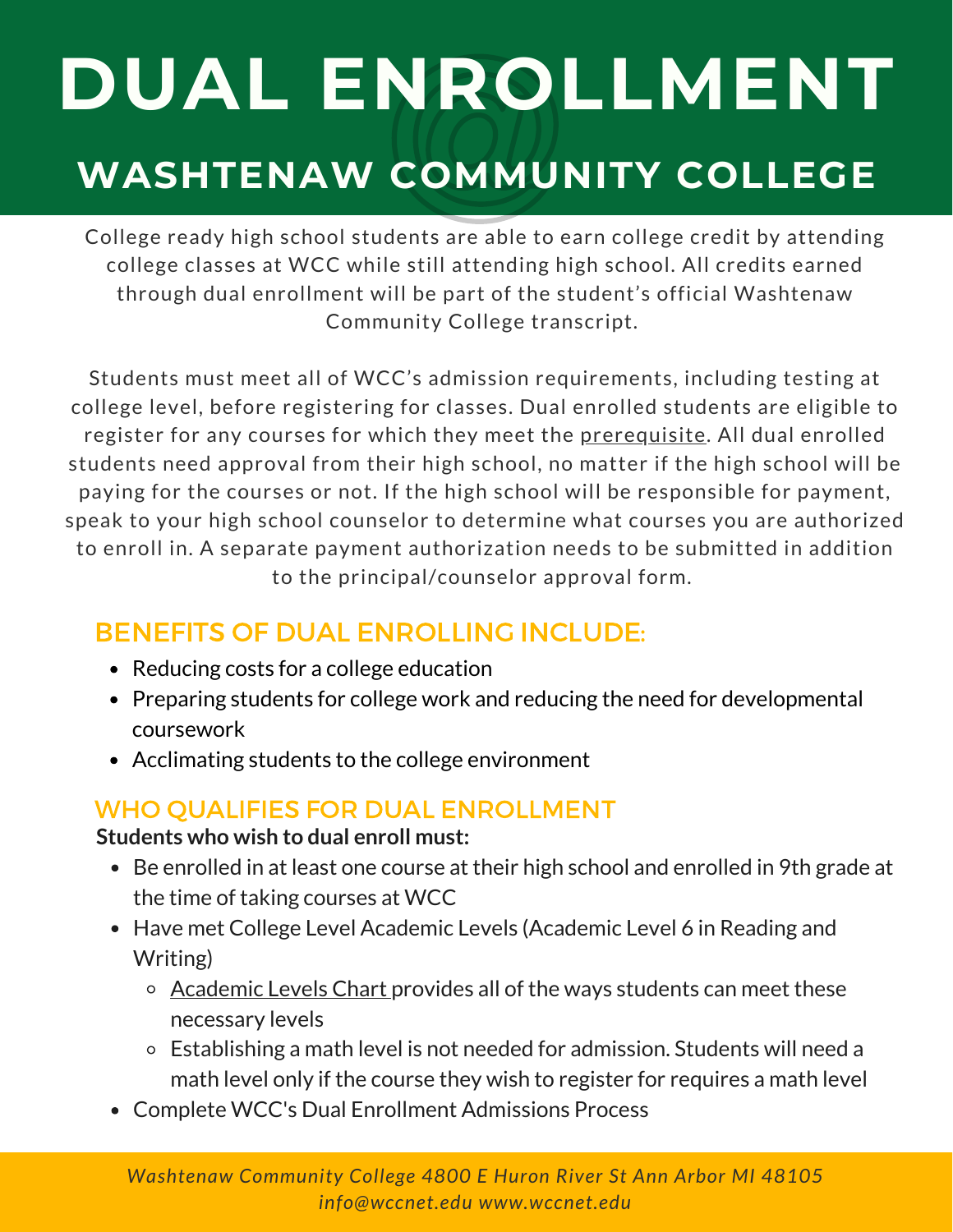# BECOMING A DUAL ENROLLED STUDENT



Students who wish to become a dual enrolled student at WCC need to complete all of the admission requirements necessary at WCC. Any application documents can be emailed to info@wccnet.edu for processing.

#### **Apply online**

<www.wccnet.edu/apply>

You will be asked to create an application account using a personal email address.

#### **Create WCC Gateway Account**

Once your application has been processed, instructions will be emailed to the email address used to create the application account. The email will also include your WCC Student ID number. The login information is different than the application account you created.

#### **Complete your 'Applicant Checklist'**

- **[Establish your academic levels](https://www.wccnet.edu/start-now/entry-assessment/) by any combination of the following:** 
	- Completion of 11th grade with a cumulative 3.0 GPA
		- Submit your high school transcript
	- SAT (Reading & Writing and Language subscores)
		- Minimum Reading subscore: 24
		- Minimum Writing subscore : 24
	- PSAT 10 or PSAT 11 (Reading & Writing and Language subscore)
		- Minimum Reading subscore : 23
		- Minimum Writing subscore: 23
	- [Writing Placement Test](https://www.wccnet.edu/learn/testing-center/writing-placement-test.php)
	- o Take the placement test through WCC's [Testing Center](https://www.wccnet.edu/learn/testing-center/)
		- Minimum ACCUPLACER Reading Score : **253**
		- Minimum ACCUPLACER Writing Score : 250
	- o View the [Academic levels](https://www.wccnet.edu/start-now/entry-assessment/academic-levels.php) chart for more comprehensive list
- Submit the completed Parental Consent Form (included in packet)
- Applicants who are in high school need approval from their high school principal/counselor and must submit the Principal/Counselor Approval Form (included in packet). This does not authorize WCC to bill your high school. There is a separate [authorization](https://www.wccnet.edu/afford/pay-tuition/high-school.php) the high school will need to submit after the student registers for classes.
- Submit Proof of Age/Grade to [info@wccnet.edu](mailto:info@wccnet.edu)

STEPS TO BECOME A STUDENT AT **WCC**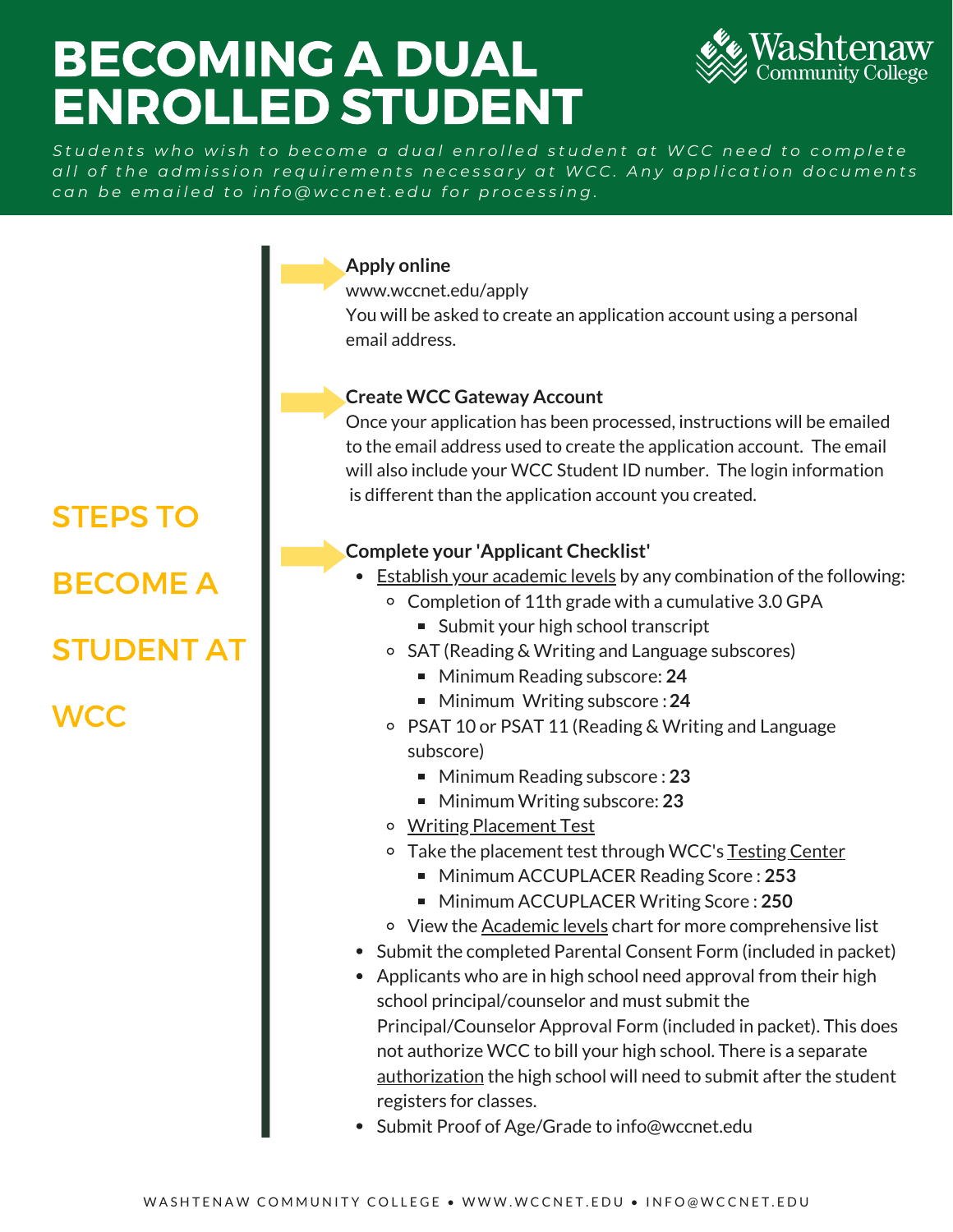# **STUDENT AT WCC** AFTER BECOMING A



AFTER

### **COMPLETING**

YOUR

APPLICANT

### **CHECKLIST**

**Attend Orientation - strongly recommended**

Attending orientation will help you:

- Understand WCC resources, opportunities, policies and procedures. Formulate academic and personal goals for your first semester and plan for adjustment that will be unique to your college experience.
- Feel supported through your enrollment and college transition experience.
- Connect to peer-to-peer experiences that promote connection to the WCC.
- Be aware of support services and resources available to you.

[Drop in to a virtual orientation session](https://www.wccnet.edu/start-now/orientation/)

#### **Register for classes**

[Need help with registering for classes? Check out this step by step](https://www.youtube.com/channel/UCHzaK-QHN6GSddFP7hb1Jhg/) video. If you need assistance choosing classes or have questions about which courses to take, speak with one of our advisors. They are offering [drop in advising](https://www.wccnet.edu/succeed/advising/) or you can [schedule a virtual appointment.](https://www.wccnet.edu/succeed/advising/) Homeschooled students must meet with an advisor prior to registration.

#### **Pay for Classes and Buy Books**

In many cases, your school district will pay your WCC tuition. However, payment policies vary among school districts, so ask your high school counselor for more information. Students are always able to pay out-ofpocket for classes. Payment or [payment authorization](https://www.wccnet.edu/afford/pay-tuition/high-school.php) needs to be submitted for each semester you are enrolled. Students can also connect with the WCC Cashier's Office at [billing@wccnet.edu](mailto:billing@wccnet.edu) or 734- 973-7703 to set up tuition payment or payment plans. Each class lists the required [books and supplies](https://www.wccnet.edu/engage/know-campus/bookstore.php), including their cost. Check out Open Educational Resources by subject disciplines ([OERS\)](https://libguides.wccnet.edu/oer-subjects), too!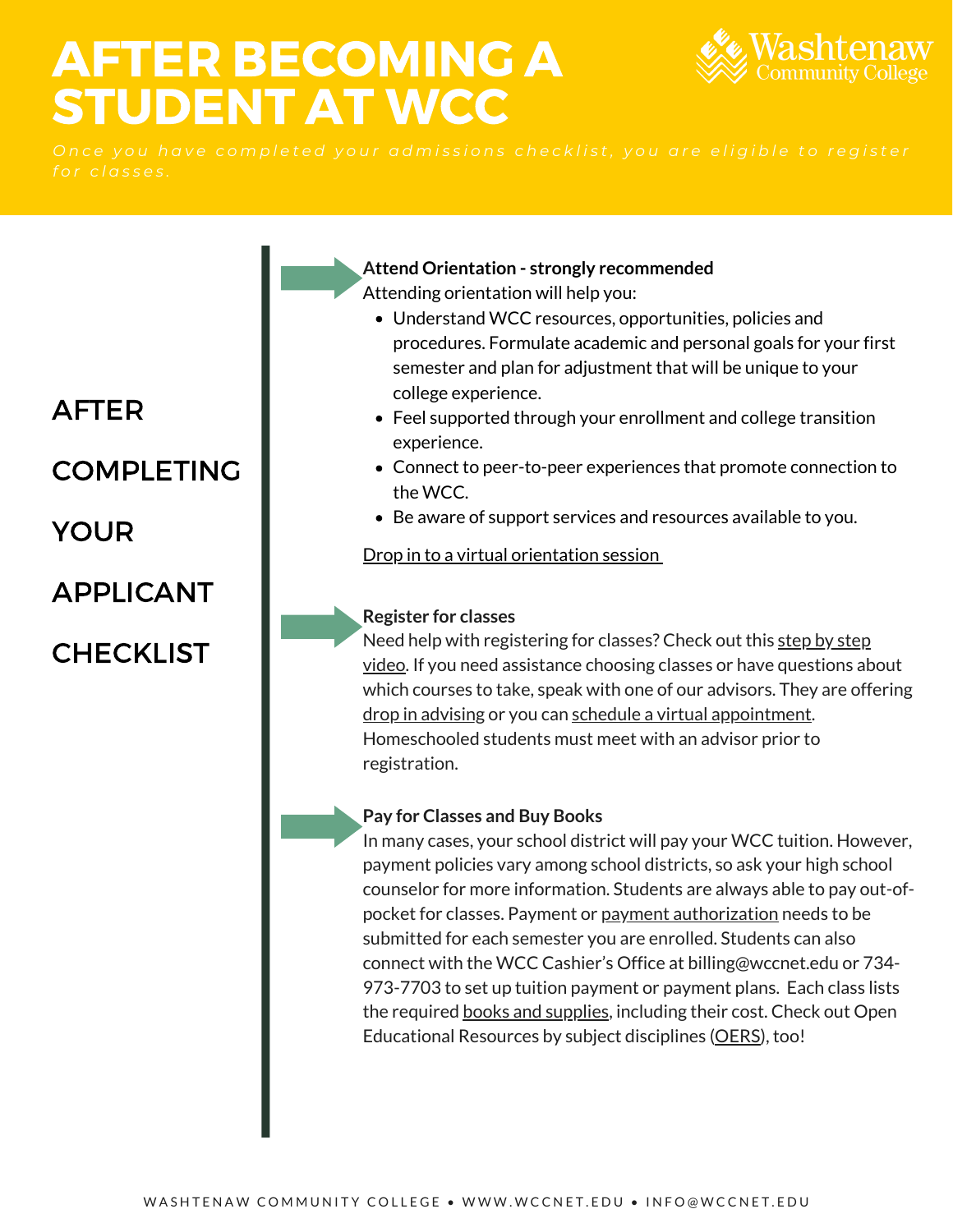

# Parental Consent Form

 *This form is required for any student who will be dual enrolling at WCC* This form needs to be submitted as part of the application process. Please allow 1-2 business days *for processing.*

#### As the Parent/Legal Guardian of:

#### STUDENT NAME:

#### <u>STUDENT WCC ID NUMBER:</u>

 I hereby consent to his/her enrollment as a student at Washtenaw Community College ("College"). In addition to such consent, I hereby acknowledge and accept the following conditions of enrollment:

- My child will be subject to the rules, regulations, and policies of the College.
- My child will be interacting socially with adult college students, and the College is not responsible for these social interactions.
- My child may be exposed to discussions, readings, and visual materials of a mature nature and will be expected to conform to the same performance standards as any other college student as set forth in course outlines and syllabi.
- The College and its employees, faculty, agents, students, and trustees shall not be responsible for the supervision and individual monitoring of my child while in attendance at the College.

Parent/Legal Guardian Information:

|                                                                                                      | NAME:               |                     |  |             |  |  |  |
|------------------------------------------------------------------------------------------------------|---------------------|---------------------|--|-------------|--|--|--|
|                                                                                                      | ADDRESS:            |                     |  |             |  |  |  |
|                                                                                                      |                     |                     |  |             |  |  |  |
| <b>PHONE NUMBER:</b>                                                                                 |                     |                     |  |             |  |  |  |
| agree for my student to be enrolled at WCC and be held to the rules, regulations and policies of WCC |                     |                     |  |             |  |  |  |
| SIGNATURE:                                                                                           |                     |                     |  | <b>DATE</b> |  |  |  |
|                                                                                                      | For Office use only |                     |  |             |  |  |  |
| SAAADMS:                                                                                             |                     | SOAHOLD: __________ |  | DATE:       |  |  |  |
| $D \cup F \wedge C F$ contributions $F \wedge C$<br>1.110.05110.70                                   |                     |                     |  |             |  |  |  |

 PLEASE COMPLETE FORM AND SEND TO: WASHTENAW COMMUNITY COLLEGE - [INFO@WCCNET.EDU](mailto:INFO@WCCNET.EDU) - <WWW.WCCNET.EDU>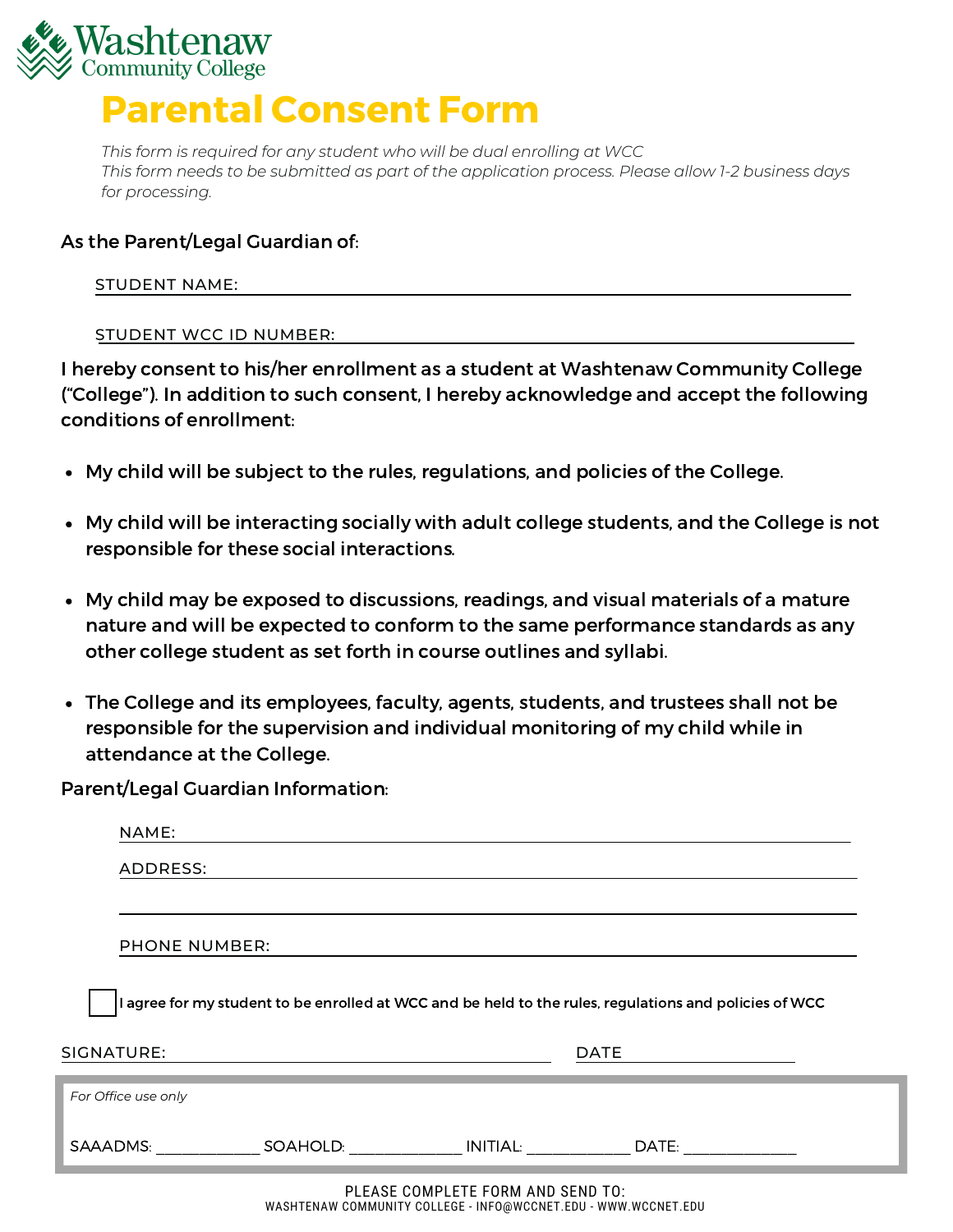

## **PRINCIPAL/COUNSELOR APPROVAL FORM**

*Applicants need to take this form to their high school for approval from a principal or counselor. The applicant or high school can submit this form once it has been completed.*

*This form needs to be submitted as part of the application process. Please allow 1-2 business days for processing*

APPLICANT NAME APPLICANT NAME AND APPLICANT WCC ID NUMBER

Dual enrolled high school student must meet all WCC admission criteria.

 Completion of this form gives permission for the above mentioned student to be dual enrolled at Washtenaw Community College. It **does not** authorize WCC to bill the high school for tuition and fees.

If the high school will be responsible for the tuition and fees, a **separate** <u>payment</u> [authorization](https://www.wccnet.edu/afford/pay-tuition/high-school.php) must be submitted to WCC Cashier's office by the <u>payment</u> deadline.

HIGH SCHOOL NAME

HIGH SCHOOL ADDRESS

PHONE NUMBER

| PRINCIPAL/COUNSELOR NAME |  |  |
|--------------------------|--|--|
|--------------------------|--|--|

PRINCIPAL/COUNSELOR EMAIL

I agree for the above student to dual enroll at Washtenaw Community College

PRINCIPAL/COUNSELOR SIGNATURE **Example 20 and 20 and 20 and 20 and 20 and 20 and 20 and 20 and 20 and 20 and 20 and 20 and 20 and 20 and 20 and 20 and 20 and 20 and 20 and 20 and 20 and 20 and 20 and 20 and 20 and 20 and 2**